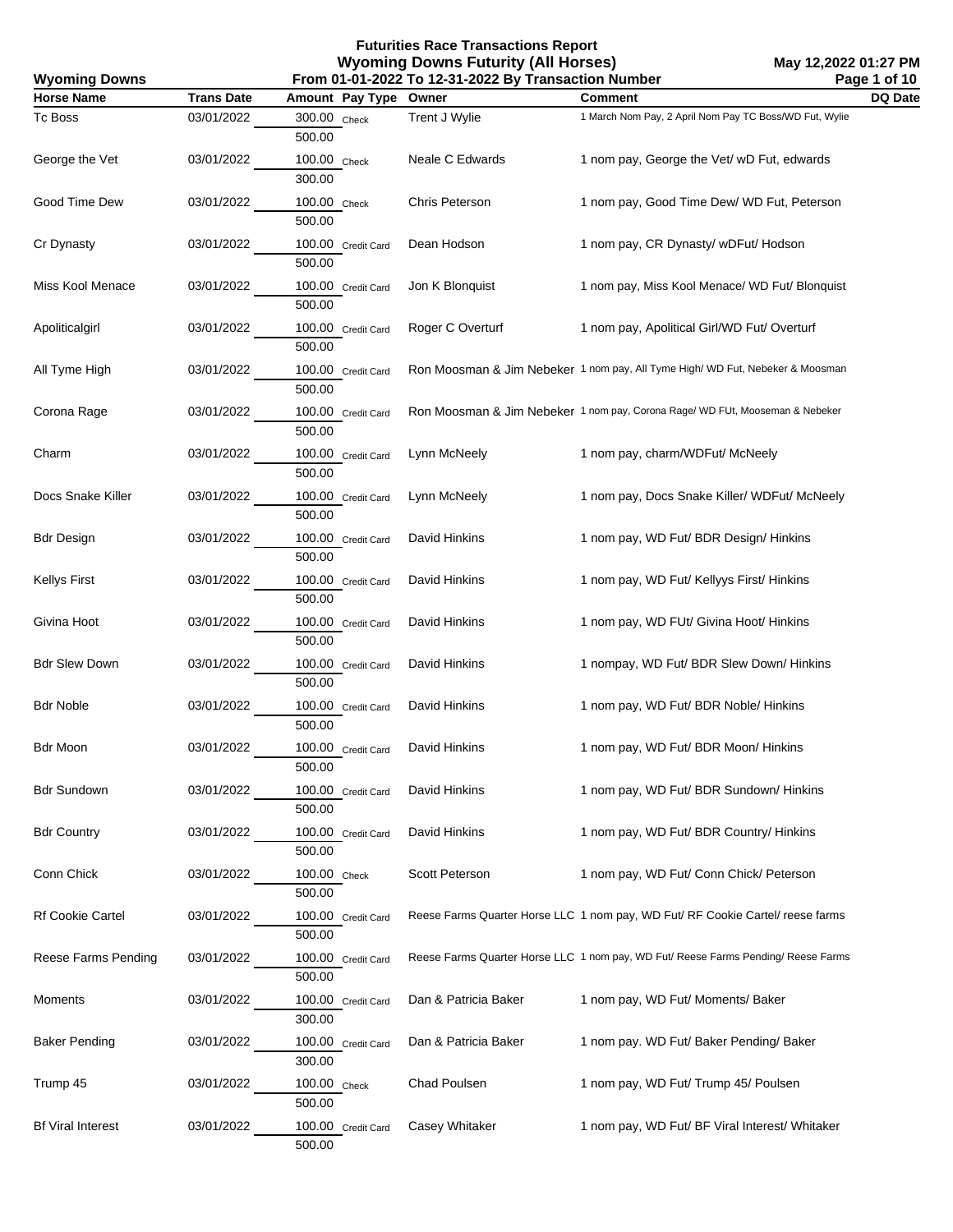| <b>Wyoming Downs</b>        |                   |                              | From 01-01-2022 To 12-31-2022 By Transaction Number |                                                                                | Page 2 of 10 |
|-----------------------------|-------------------|------------------------------|-----------------------------------------------------|--------------------------------------------------------------------------------|--------------|
| <b>Horse Name</b>           | <b>Trans Date</b> | Amount Pay Type              | Owner                                               | <b>Comment</b>                                                                 | DQ Date      |
| Bleu by U                   | 03/01/2022        | 100.00 Check<br>500.00       | Spencer Peterson                                    | 1 nom pay, WD Fut/Bleu By U/ Peterson                                          |              |
| Pappauino                   | 03/01/2022        | 100.00 Check<br>500.00       | Jessica Lee Hadley                                  | 1 nom pay, WD Fut/ Pappauino/Hadley                                            |              |
| Keep Me Seperate            | 03/01/2022        | 100.00 Check<br>500.00       | Ray Johnson                                         | 1 nom pay, WD Fut/ Keep Me Seperate/ Johnson                                   |              |
| <b>Tbt Meter Reader</b>     | 03/01/2022        | 100.00 Credit Card<br>500.00 | Josh Bradley Theurer                                | 1 nom pay, WD Fut/ TBT Meter Reader/ Theurer                                   |              |
| Adjudicated                 | 03/01/2022        | 100.00 Check<br>500.00       | Bryan L Holgate                                     | 1 nom pay, WD Fut/ Adjuticated/ Holgate                                        |              |
| <b>Turbulent Jack</b>       | 03/01/2022        | 100.00 Check<br>300.00       | Bryan L Holgate                                     | 1 nom pay, WD Fut/ Turbulent Jack/ Holgate                                     |              |
| Jess My Luck Ac             | 03/01/2022        | 100.00 Check<br>500.00       | LeeAnne A Christensen                               | 1 nom pay, WD Fut/ Jess My Luck AC/ Christensen                                |              |
| Jess for Ashley             | 03/01/2022        | 100.00 Check<br>500.00       | LeeAnne A Christensen                               | 1 nom pay, WD Fut/ Jess For Ashley/ Christensen                                |              |
| No Bad Dayz                 | 03/01/2022        | 100.00 Check<br>500.00       | Jeffrey Smith                                       | 1 nom pay, WD Fut/ No Bad Dayz/ Smith                                          |              |
| Il Corsa                    | 03/01/2022        | 100.00 Check<br>500.00       | Glade W Van Tassell                                 | 1 nom pay, WD Fut/ IL Corsa/ Vantassell                                        |              |
| Tk Queen of Hearts          | 03/01/2022        | 100.00 Check<br>300.00       |                                                     | Taylor Johnson and Kyra Johnson 1 nom pay, WD Fut/ TK Queen Of Hearts/ Johnson |              |
| Sdc to Many Coronas         | 03/01/2022        | 100.00 Check<br>500.00       | Scott & Debbie Conley                               | 1 nom pay, WD Fut/SDC To Many Coronas/ Conley                                  |              |
| Vanellope                   | 03/01/2022        | 100.00 Check<br>500.00       | Shannon R. Demler and Renegade Racing               | 1 nom pay, WD Fut/ Vanellope/ Demler & Renegade                                |              |
| Ncc Dutton                  | 03/01/2022        | 100.00 Check<br>300.00       | Eddie & Andrea Jensen                               | 1 nom pay, WD Fut/ NCC Dutton/ Jensen                                          |              |
| <b>Basin Brawler</b>        | 03/01/2022        | 100.00 Check<br>500.00       | Stan Young                                          | 1 nom pay, WD Fut/Basin Brawler/Young                                          |              |
| The Eagle Way               | 03/01/2022        | 100.00 Check<br>500.00       | Stan Young                                          | 1 nom pay, WD Fut/ The Eagle Way/ Young                                        |              |
| Buzz the Tower              | 03/01/2022        | 100.00 Check<br>500.00       | Stan Young                                          | 1 nom pay, WD Fut/ Buzz the Tower/ Young                                       |              |
| Keep the Habit              | 03/01/2022        | 100.00 Check<br>500.00       | <b>Larry Stewart</b>                                | 1 nom pay, WD Fut/ Keep the Habit/ Stewart                                     |              |
| Coronado Jet                | 03/01/2022        | 100.00 Check<br>500.00       | <b>Larry Stewart</b>                                | 1 nom pay, WD Fut/ Coronado Jet/ Stewart                                       |              |
| <b>Bds Eyezhardtoforget</b> | 03/01/2022        | 100.00 Check<br>300.00       | <b>BDS Performance Horses</b>                       | 1 nom pay, WD Fut/ BDS Eyezhardtoforget/ BDS Performance Horses                |              |
| <b>Bds Got a Rogue One</b>  | 03/01/2022        | 100.00 Check<br>300.00       | <b>BDS Performance Horses</b>                       | 1 nom pay, WD Fut/ BDS Got A Rogue One/ BDS Performance Horses                 |              |
| <b>Bds Davysboldfortune</b> | 03/01/2022        | 100.00 Check<br>300.00       | <b>BDS Performance Horses</b>                       | 1 nom pay, WD Fut/ BDS Davysboldfortune/ BDS Performance Horses                |              |
| <b>Bds Take It Ec</b>       | 03/01/2022        | 100.00 Check<br>300.00       | <b>BDS Performance Horses</b>                       | 1 nom pay, WD Fut/ BDS Take It EC/ BDS Performance Horses                      |              |
| <b>Kcross Cuatro</b>        | 03/01/2022        | 100.00 Check<br>300.00       | <b>BDS Performance Horses</b>                       | 1 nom pay, WD Fut/ KCross Cuatro/ BDS Performance Horses                       |              |
| Might B Easy                | 03/01/2022        | 100.00 Check<br>500.00       |                                                     | Ross Brown and Elsha McGarry 1 nom pay, WD Fut/ Might B Easy/ Brown & Mcgarry  |              |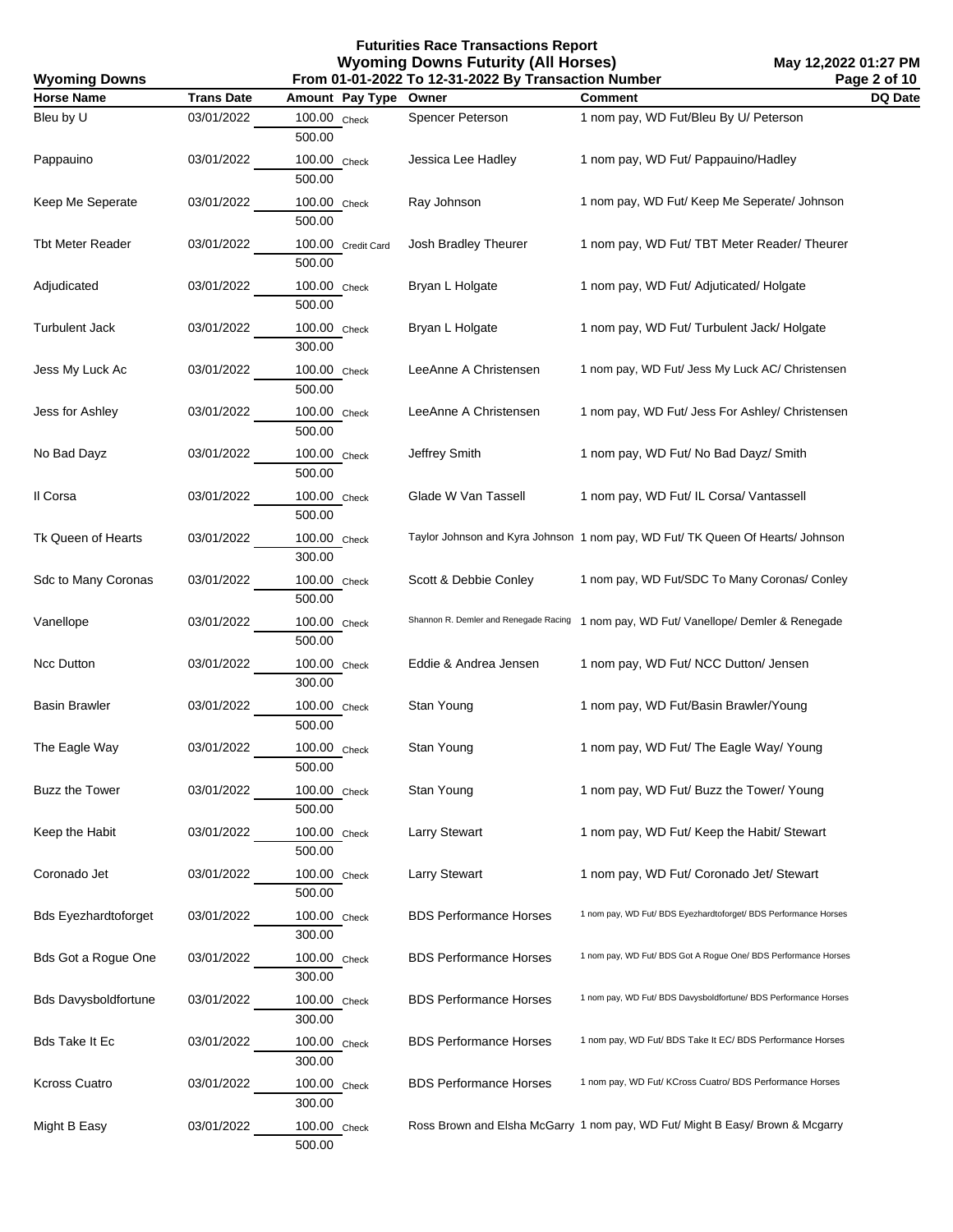| <b>Wyoming Downs</b>        |                   |                              | From 01-01-2022 To 12-31-2022 By Transaction Number |                                                                                 | Page 3 of 10 |
|-----------------------------|-------------------|------------------------------|-----------------------------------------------------|---------------------------------------------------------------------------------|--------------|
| <b>Horse Name</b>           | <b>Trans Date</b> | Amount Pay Type              | Owner                                               | <b>Comment</b>                                                                  | DQ Date      |
| Wanna B Valiant             | 03/01/2022        | 100.00 Check<br>500.00       |                                                     | Ross Brown and Elsha McGarry 1 nompay, WD Fut/ Wanna B Valiant/ Brown & McGarry |              |
| Ms Flaming Finish           | 03/01/2022        | 100.00 Check<br>500.00       | <b>CB Stables</b>                                   | 1 nom pay, WD Fut/ Ms Flaming Finish/ CB Stables                                |              |
| Tempting the Wagon          | 03/01/2022        | 100.00 Check<br>500.00       | Lex Fabrizio                                        | 1 nom pay, WD Fut/Tempting the Wagon/ Fabrizio                                  |              |
| All Willy Nilly             | 03/01/2022        | 100.00 Check<br>500.00       | Lex Fabrizio                                        | 1 nom pay, WD Fut/ All Willy Nilly/ Lex Fabrizio                                |              |
| Catrina Cartel              | 03/01/2022        | 100.00 Check<br>500.00       | Stan Young                                          | 1 nom pay, WD Fut/ Catrina Cartel/ Young                                        |              |
| Famous Reba                 | 03/01/2022        | 100.00 Check<br>500.00       | Moonshine Racing                                    | 1 nom pay, WD Fut/ Famous Reba/ Moonshine Racing                                |              |
| Hit On 17                   | 03/01/2022        | 100.00 Check<br>500.00       | Moonshine Racing                                    | 1 nom pay, WD Fut/ Hit On 17/ Moonshine Racing                                  |              |
| <b>MI Smooth Times</b>      | 03/01/2022        | 100.00 Credit Card<br>500.00 | Michael Isom                                        | 1 nom pay, WD Fut/ MI Smooth Times/ Isom                                        |              |
| Mi Fired Up                 | 03/01/2022        | 100.00 Credit Card<br>500.00 | Michael Isom                                        | 1 nom pay, WD Fut/ MI Fired Up/ Isom                                            |              |
| Hero Lips                   | 03/01/2022        | 100.00 Credit Card<br>500.00 | Michael Isom                                        | 1 nom pay, WD Fut/ Hero Lips/ Isom                                              |              |
| Justoneofthemgirls          | 03/01/2022        | 100.00 Credit Card<br>500.00 | Robert Fox                                          | 1 nom pay, WD Fut/ Justoneofthemgirls/ Fox                                      |              |
| Flightofthephoenix          | 03/01/2022        | 100.00 Credit Card<br>500.00 | Robert Fox                                          | 1 nompay, WD Fut/ Flightofthephoenix/Fox                                        |              |
| <b>Trumps Royal Dash</b>    | 03/01/2022        | 100.00 Credit Card<br>300.00 | Mike Scudder                                        | 1 nom pay, WD Fut/ Trumps royal Dash/ Scudder                                   |              |
| Blazin a Dynasty            | 03/01/2022        | 100.00 Credit Card<br>500.00 | <b>Trent Nelson</b>                                 | 1 nom pay, WD Fut/ Blazin A Dynasty/ Nelson                                     |              |
| Hi Tail It                  | 03/01/2022        | 100.00 Check<br>100.00       | Gary Laramie                                        | 1 nom pay, WD Fut/ Hi Tail It/ Laramie                                          |              |
| Jessica Cruz                | 03/01/2022        | 100.00 Check<br>100.00       | Gary Laramie                                        | 1 nom pay, WD Fut/ Jessica Cruz/ Laramie                                        |              |
| <b>GI Bodacious Mystery</b> | 03/01/2022        | 100.00 Check<br>100.00       | Gary Laramie                                        | 1nom pay, WD Fut/ GL Bodacious Mystery/ Laramie                                 |              |
| <b>Flashy Doe</b>           | 03/01/2022        | 100.00 Check<br>500.00       | Uriel Dominguez                                     | 1 nom pay, WD Fut/Flashy Doe/ Dominguez                                         |              |
| Apollo Dynasty              | 03/01/2022        | 100.00 Credit Card<br>500.00 | Steve M Wright                                      | 1 nom pay, WD Fut/Apollo Dynasty/ Wright                                        |              |
| Gg Rollin Rollin            | 03/01/2022        | 100.00 Check<br>500.00       | Goodrich Quarter Horses                             | 1 nom pay, WD Fut/ GG Rollin Rollin/ Goodrich                                   |              |
| Gg Ocean King               | 03/01/2022        | 100.00 Check<br>500.00       | Goodrich Quarter Horses                             | 1 nom pay, WD Fut/ GG Ocean King/ Goodrich                                      |              |
| Mister Jim                  | 03/01/2022        | 100.00 Credit Card<br>500.00 | <b>Tony Greaves</b>                                 | 1 nom pay, WD Fut/ Mister Jim/ Greaves                                          |              |
| <b>Super Sports Cartel</b>  | 03/01/2022        | 100.00 Credit Card<br>500.00 | Francisco Aguilar                                   | 1 nom pay, WD Fut/ Super Sports Cartel/ Aguilar                                 |              |
| <b>Pending Name</b>         | 03/01/2022        | 100.00 Credit Card<br>500.00 | Adrian Zavala                                       | 1 nom pay, WD Fut/ Pending/ Zavala                                              |              |
| Big E                       | 03/01/2022        | 100.00 Check<br>500.00       | Eric And Angela Peterson                            | 1 nom pay, WD Fut/ Big E/ Peterson                                              |              |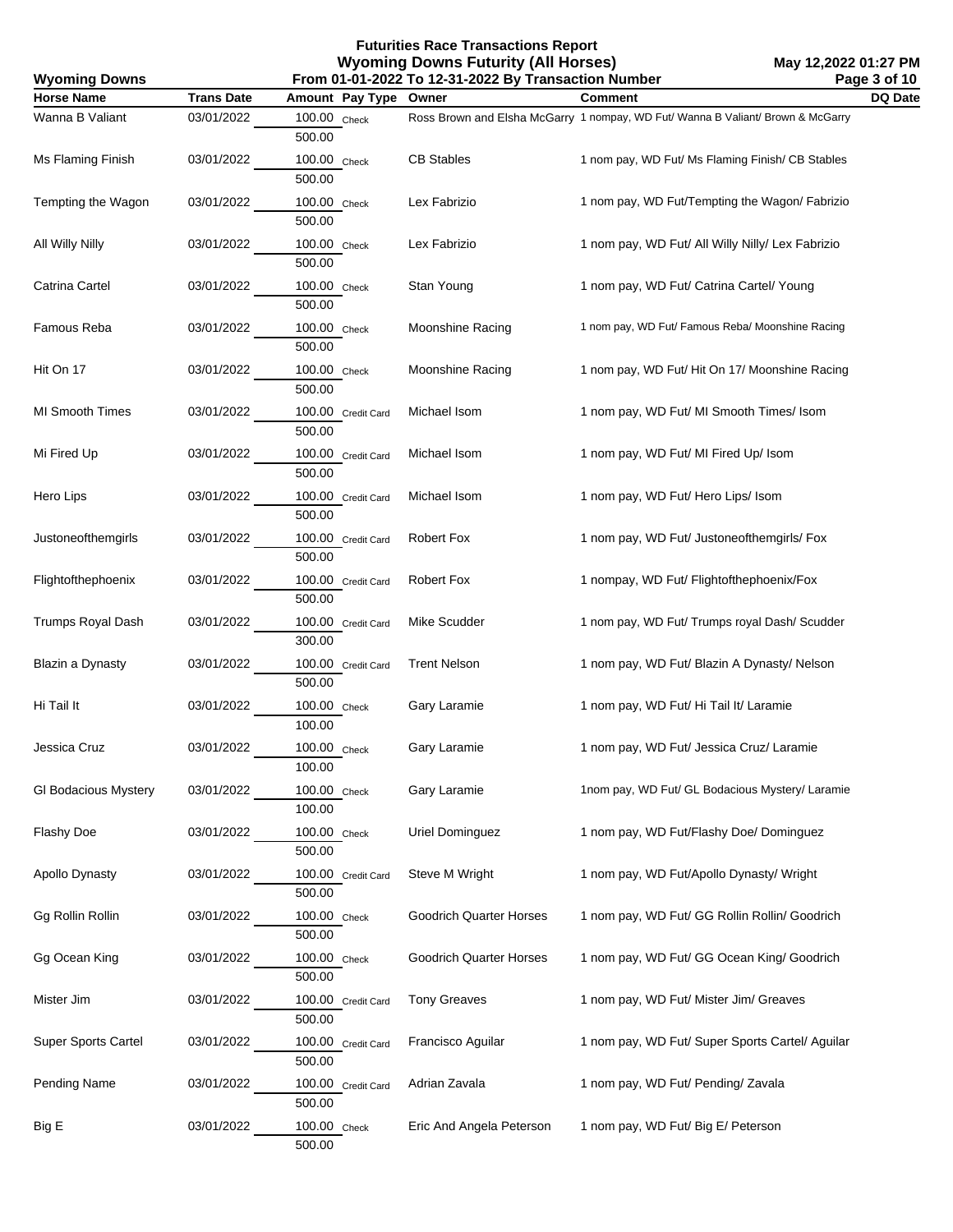| <b>Wyoming Downs</b> | From 01-01-2022 To 12-31-2022 By Transaction Number<br>Page 4 of 10 |                                                    |                                       |                                                                                                         |         |
|----------------------|---------------------------------------------------------------------|----------------------------------------------------|---------------------------------------|---------------------------------------------------------------------------------------------------------|---------|
| <b>Horse Name</b>    | <b>Trans Date</b>                                                   | Amount Pay Type                                    | Owner                                 | Comment                                                                                                 | DQ Date |
| The Other Halff      | 03/01/2022                                                          | 100.00 Check<br>300.00                             |                                       | McColee Land & Livestock LLC 1 nom pay, WD Fut/ The Other Halff/ McColee Land and Livestock             |         |
| Fearless Moon        | 03/01/2022                                                          | 100.00 Check<br>300.00                             |                                       | McColee Land & Livestock LLC 1nom pay, WD Fut/ Fearless Moon/ McColee Land and Livestock                |         |
| Kvn Grand Victory    | 03/01/2022                                                          | 100.00 Check<br>500.00                             |                                       | McColee Land & Livestock LLC 1 nom pay, WD Fut/KVN Grand Victory/McColee Land and Livestock             |         |
| Bp Paint the Moon    | 03/01/2022                                                          | 100.00 Check<br>500.00                             | Renegade Racing                       | 1 nom pay, WD Fut/ Bp Paint the Moon/ Renegade                                                          |         |
| Docs Best Night      | 03/01/2022                                                          | 100.00 Check<br>500.00                             | Renegade Racing                       | 1 nom pay, WD Fut /Docs Best Night/ renegade                                                            |         |
| Believe the Hype     | 03/01/2022                                                          | 100.00 Check<br>500.00                             | Renegade Racing                       | 1 nom pay, WD Fut/ Believe The Hype/ Renegade                                                           |         |
| Dangerous Fella      | 03/01/2022                                                          | 100.00 Credit Card<br>500.00                       |                                       | Allred, Christensen, Knight, Smith 1 nom pay, WD Fut/ Dangerous Fella/Allred Christensen Knight & Smith |         |
| Miss Kool Menace     | 04/01/2022                                                          | 200.00 Credit Card<br>500.00                       | Jon K Blonquist                       | 2 nom pay, WD Fut/ Miss Kool Menace/ Blonquist                                                          |         |
| Il Corsa             | 04/01/2022                                                          | 200.00 Check<br>500.00                             | Glade W Van Tassell                   | 2 nom pay, WD Fut/ II Corsa/ Vantassell                                                                 |         |
| Blue Marfa Lights    | 03/01/2022                                                          | 100.00 Credit Card<br>500.00                       | Melvin Geezer Bowling                 | 1 nom pay, WD Fut/Blue Marfa Lights/ WD Fut                                                             |         |
| Fabs Prize           | 03/01/2022                                                          | 100.00 Credit Card<br>500.00                       | Jose Vasquez                          | 1 nom pay, WD Fut/ Fabs Prize/ Vasquez                                                                  |         |
| <b>Baker Pending</b> | 04/01/2022                                                          | 200.00 Credit Card<br>300.00                       | Dan & Patricia Baker                  | 2 nom pay, WD Fut/ Baker Pending/ Baker                                                                 |         |
| Moments              | 04/01/2022                                                          | 200.00 Credit Card<br>300.00                       | Dan & Patricia Baker                  | 2 nom pay, WD Fut/ Moments/ Baker                                                                       |         |
| Pending Sanchez      | 03/01/2022<br>04/01/2022                                            | 100.00 Credit Card<br>200.00 Credit Card<br>300.00 | Fernando Sanchez<br>Fernando Sanchez  | 1 nom pay, WD Fut/ Pending Sanchez/ Sanchez<br>2 nom pay, WD Fut/ Pending Sanchez/Sanchez               |         |
| Ms Flaming Finish    | 04/01/2022                                                          | 200.00 Check<br>500.00                             | <b>CB Stables</b>                     | 2 nom pay, WD Fut/ Ms Flaming Finish/ CB Stables                                                        |         |
| Apoliticalgirl       | 04/01/2022                                                          | 200.00 Check<br>500.00                             | Roger C Overturf                      | 2 nompay, WD Fut/ Apolitical Girl/ Overturf                                                             |         |
| Apollo Dynasty       | 04/01/2022                                                          | 200.00 Credit Card<br>500.00                       | Steve M Wright                        | 2 nom pay, WD Fut/ Apollo Dynasty/ Wright                                                               |         |
| All Willy Nilly      | 04/01/2022                                                          | 200.00 Check<br>500.00                             | Lex Fabrizio                          | 2 nom pay, WD Fut/ all willy Nilly/ Fabrizio                                                            |         |
| Tempting the Wagon   | 04/01/2022                                                          | 200.00 Credit Card<br>500.00                       | Lex Fabrizio                          | 2 nom pay, WD Fut/ Tempting The Wagon/ Fabrizo                                                          |         |
| Vanellope            | 04/01/2022                                                          | 200.00 Check<br>500.00                             | Shannon R. Demler and Renegade Racing | 2 nom pay, wD Fut/ Vanellope/ Demler                                                                    |         |
| Gg Rollin Rollin     | 04/01/2022                                                          | 200.00 Check<br>500.00                             | Goodrich Quarter Horses               | 2 nom pay, WD Fut/ GG Rollin Rollin/ Goodrich                                                           |         |
| Gg Ocean King        | 04/01/2022                                                          | 200.00 Check<br>500.00                             | <b>Goodrich Quarter Horses</b>        | 2 nom pay, WD Fut/ GG ocean King/ Goodrich                                                              |         |
| Big E                | 04/01/2022                                                          | 200.00 Check<br>500.00                             | Eric And Angela Peterson              | 2 nom pay, WD Fut/ Big E/ Peterson                                                                      |         |
| Mister Jim           | 04/01/2022                                                          | 200.00 Check<br>500.00                             | <b>Tony Greaves</b>                   | 2 nom pay, WD Fut/ Mister Jim/ Greaves                                                                  |         |
| No Bad Dayz          | 04/01/2022                                                          | 200.00 Check<br>500.00                             | Jeffrey Smith                         | 2 nom pay, WD Fut/ No Bad Dayz/Smith                                                                    |         |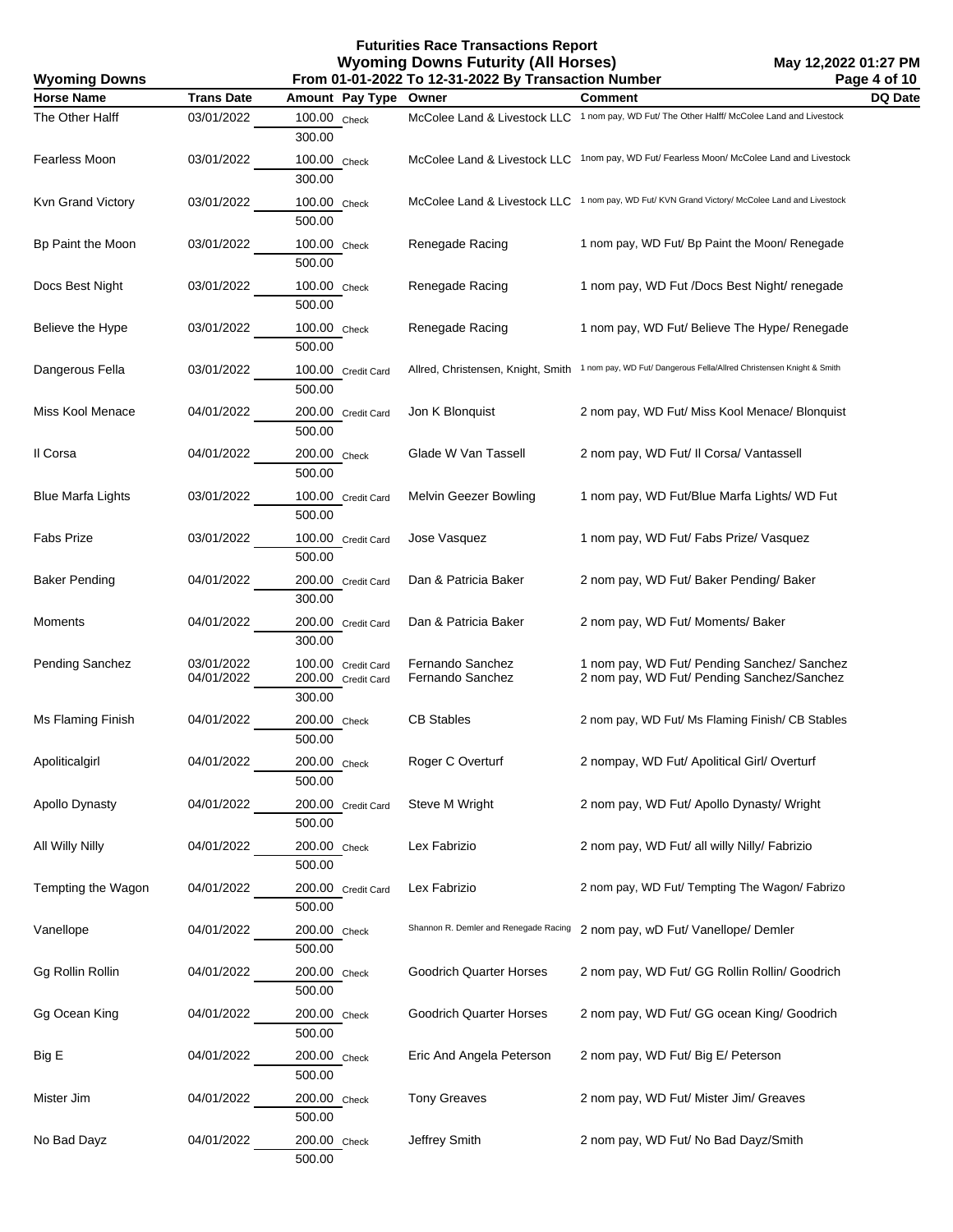| <b>Wyoming Downs</b><br>From 01-01-2022 To 12-31-2022 By Transaction Number |                   |                              |                       | Page 5 of 10                                                                                              |         |
|-----------------------------------------------------------------------------|-------------------|------------------------------|-----------------------|-----------------------------------------------------------------------------------------------------------|---------|
| <b>Horse Name</b>                                                           | <b>Trans Date</b> | Amount Pay Type              | Owner                 | <b>Comment</b>                                                                                            | DQ Date |
| Il Corsa                                                                    | 05/02/2022        | 200.00 Check<br>500.00       | Glade W Van Tassell   | 3 nom pay, WD Fut/ IL Corsa/ Vantassell                                                                   |         |
| Bp Paint the Moon                                                           | 04/01/2022        | 200.00 Check<br>500.00       | Renegade Racing       | 2 nom pay, WD Fut/ BP Paint The Moon/ Renegade                                                            |         |
| Docs Best Night                                                             | 04/01/2022        | 200.00 Check<br>500.00       | Renegade Racing       | 2 nom pay, WD Fut/ Docs Best Night/ renegade                                                              |         |
| Believe the Hype                                                            | 04/01/2022        | $200.00$ Check<br>500.00     | Renegade Racing       | 2 nom pay, WD Fut/ Believe the Hype/ renegade                                                             |         |
| Jess My Luck Ac                                                             | 04/01/2022        | 200.00 Check<br>500.00       | LeeAnne A Christensen | 2 nompay, WD Fut/ Jess My Luck AC/ Christensen                                                            |         |
| Jess for Ashley                                                             | 04/01/2022        | 200.00 Check<br>500.00       | LeeAnne A Christensen | 2 nom pay, WD Fut/ Jess For Ashley/ Christensen                                                           |         |
| <b>Tbt Meter Reader</b>                                                     | 04/01/2022        | 200.00 Check<br>500.00       | Josh Bradley Theurer  | 2 nom pay, WD Fut/ TBT Meter Reader/ Theurer                                                              |         |
| Wanna B Valiant                                                             | 04/01/2022        | 200.00 Check<br>500.00       |                       | Ross Brown and Elsha McGarry 2 nom pay, WD Fut/ Wanna B Valiant/ Brown McGarry                            |         |
| Might B Easy                                                                | 04/01/2022        | 200.00 Check<br>500.00       |                       | Ross Brown and Elsha McGarry 2 nom pay, WD Fut/ Might B easy/ Brown McGarry                               |         |
| Conn Chick                                                                  | 04/01/2022        | 200.00 Check<br>500.00       | Scott Peterson        | 2 nom pay, WD Fut/Conn Chick/ Peterson                                                                    |         |
| The Other Halff                                                             | 04/01/2022        | 200.00 Check<br>300.00       |                       | McColee Land & Livestock LLC 2 nom pay, WD Fut/ The Other Halff/ McColee                                  |         |
| Kvn Grand Victory                                                           | 04/01/2022        | 200.00 Check<br>500.00       |                       | McColee Land & Livestock LLC 2 nom pay, WD Fut/ KVN Grand Victory/ McColee                                |         |
| Fearless Moon                                                               | 04/01/2022        | 200.00 Check<br>300.00       |                       | McColee Land & Livestock LLC 2 nom pay, WD Fut/ Fearless Moon/ McColee                                    |         |
| Trump 45                                                                    | 04/01/2022        | 200.00 Check<br>500.00       | Chad Poulsen          | 2 nom pay, WD Fut/ Trump 45/ Poulsen                                                                      |         |
| Corona Rage                                                                 | 04/01/2022        | 200.00 Check<br>500.00       |                       | Ron Moosman & Jim Nebeker 2 nom pay, WD Fut/ Corona Rage/ Moosman & Nebeker                               |         |
| All Tyme High                                                               | 04/01/2022        | 200.00 Check<br>500.00       |                       | Ron Moosman & Jim Nebeker 2 nom pay, WD Fut/ All Tyme High/ Moosman & Nebeker                             |         |
| Keep Me Seperate                                                            | 04/01/2022        | 200.00 Check<br>500.00       | Ray Johnson           | 2 nom pay, WD Fut/ Keep Me Seperate/ Johnson                                                              |         |
| Ncc Dutton                                                                  | 04/01/2022        | $200.00$ Check<br>300.00     | Eddie & Andrea Jensen | 2 nom pay, WD Fut/ NCC Dutton/ Jensen                                                                     |         |
| Dangerous Fella                                                             | 04/01/2022        | 200.00 Credit Card<br>500.00 |                       | Allred, Christensen, Knight, Smith 2 nom pay, Wd Fut/ Dangerous Fella/ Allred, Christensen, Knight, smith |         |
| George the Vet                                                              | 04/01/2022        | 200.00 Check<br>300.00       | Neale C Edwards       | 2 nom pay, WD Fut/ George The Vet/ edwards                                                                |         |
| Good Time Dew                                                               | 04/01/2022        | 200.00 Check<br>500.00       | Chris Peterson        | 2 nom pay, WD Fut/ Good Time Dew/ Peterson                                                                |         |
| <b>Blue Marfa Lights</b>                                                    | 04/01/2022        | 200.00 Credit Card<br>500.00 | Melvin Geezer Bowling | 2 nom pay, WD Fut/ Blue Marfa Lights/ Bowling                                                             |         |
| No Bad Dayz                                                                 | 05/02/2022        | 200.00 Check<br>500.00       | Jeffrey Smith         | 3 nom pay, WD Fut/ No Bad Dayz/ Smith                                                                     |         |
| Coronado Jet                                                                | 04/01/2022        | 200.00 Check<br>500.00       | <b>Larry Stewart</b>  | 2 nom pay, WD Fut/Coronado Jet/ Stewart                                                                   |         |
| Keep the Habit                                                              | 04/01/2022        | 200.00 Check<br>500.00       | <b>Larry Stewart</b>  | 2 nom pay, WD Fut/ Keep the Habit/ Stewart                                                                |         |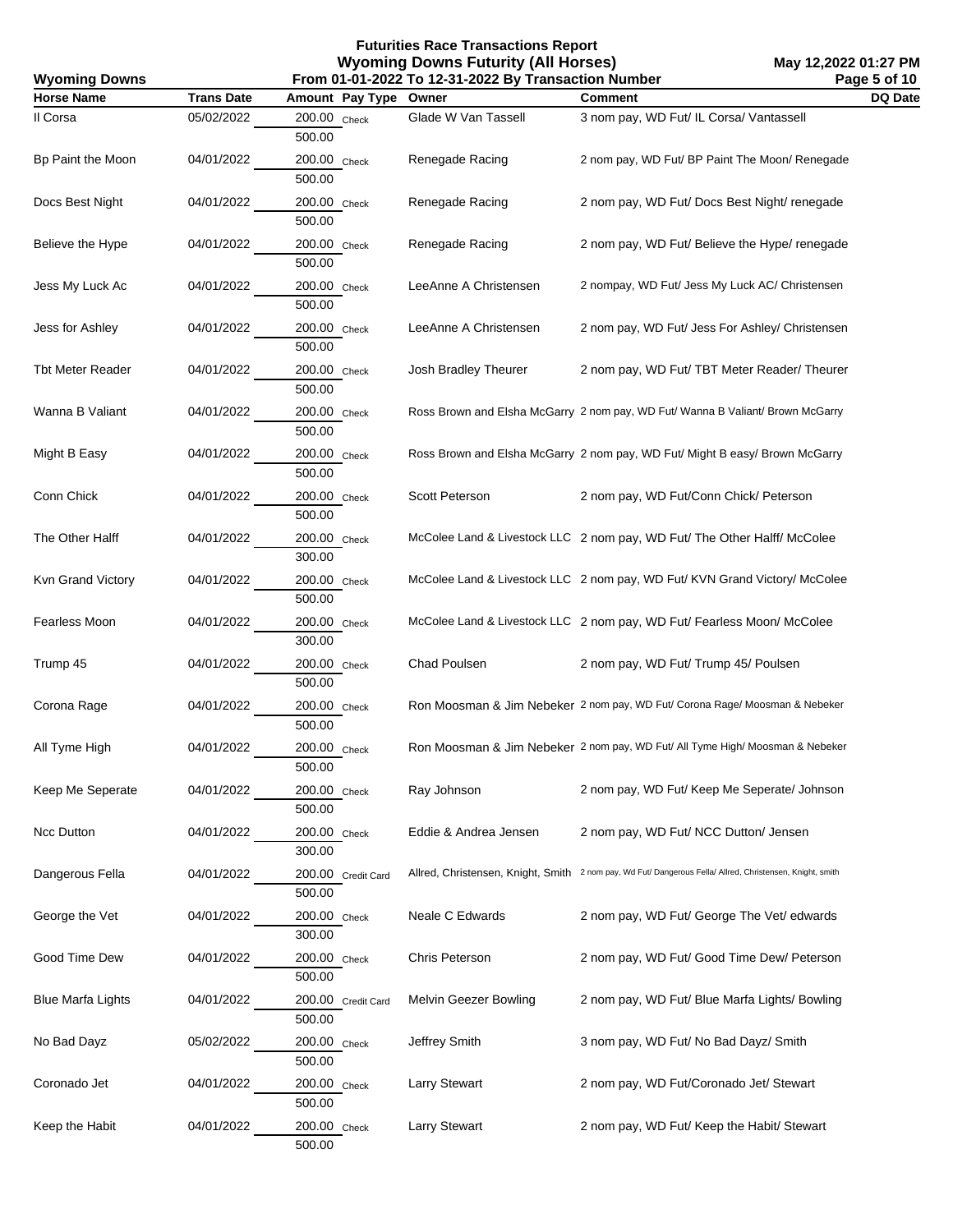| From 01-01-2022 To 12-31-2022 By Transaction Number<br><b>Wyoming Downs</b> |                          |                                                    | Page 6 of 10                                                                   |                                                                                                            |         |
|-----------------------------------------------------------------------------|--------------------------|----------------------------------------------------|--------------------------------------------------------------------------------|------------------------------------------------------------------------------------------------------------|---------|
| <b>Horse Name</b>                                                           | <b>Trans Date</b>        | Amount Pay Type                                    | Owner                                                                          | <b>Comment</b>                                                                                             | DQ Date |
| <b>Bds Eyezhardtoforget</b>                                                 | 04/01/2022               | 200.00 Check<br>300.00                             | <b>BDS Performance Horses</b>                                                  | 2 nom pay, WD Fut/ bds Eyezhardtoforget/ BDS Performance Horses                                            |         |
| <b>Bds Got a Rogue One</b>                                                  | 04/01/2022               | 200.00 Check<br>300.00                             | <b>BDS Performance Horses</b>                                                  | 2 nom pay, WD Fut/ BdS Got a Rogue One/ BDS Performance                                                    |         |
| <b>Bds Davysboldfortune</b>                                                 | 04/01/2022               | 200.00 Check<br>300.00                             | <b>BDS Performance Horses</b>                                                  | 2 nom pay, WD Fut/ bds Davysboldfortune/ BDS Performance                                                   |         |
| Bds Take It Ec                                                              | 04/01/2022               | 200.00 Check<br>300.00                             | <b>BDS Performance Horses</b>                                                  | 2 nom pay, WD Fut/ bds Take it EC/ BDS Performance Horses                                                  |         |
| Kcross Cuatro                                                               | 04/01/2022               | 200.00 Check<br>300.00                             | <b>BDS Performance Horses</b>                                                  | 2 nom pay, WD Fut/ Kcross Cuatro/ BDS Performance                                                          |         |
| Hit On 17                                                                   | 04/01/2022               | 200.00 Check<br>500.00                             | Moonshine Racing                                                               | 2 nom pay, WD Fut/ Hit on 17/ Moonshine Racing                                                             |         |
| Famous Reba                                                                 | 04/01/2022               | 200.00 Check<br>500.00                             | Moonshine Racing                                                               | 2 nom pay, WD Fut/ Famous Reba/ Moonshine Racing                                                           |         |
| Trumps Royal Dash                                                           | 04/01/2022               | 200.00 Credit Card<br>300.00                       | Mike Scudder                                                                   | 2 nom pay, WD Fut/ trumps royal Dash/ Scudder                                                              |         |
| <b>Big Buddy</b>                                                            | 03/01/2022<br>04/01/2022 | 200.00 Credit Card<br>200.00 Credit Card<br>400.00 | Pedro Mena<br>Pedro Mena                                                       | 1 nom pay, WD Fut/ Big Buddy/ Mena<br>2 nom pay, WD Fut/ Bug buddy/ Mena                                   |         |
| Pappauino                                                                   | 04/01/2022               | 200.00 Check<br>500.00                             | Jessica Lee Hadley                                                             | 2 nom pay, WD Fut/ Pappauino/ Hadley                                                                       |         |
| Panamita                                                                    | 03/01/2022<br>04/01/2022 | 100.00 Credit Card<br>200.00 Credit Card<br>500.00 | Brenda F Villa<br>Brenda F Villa                                               | 1 nom pay, WD Fut/ Panamita/ Villa<br>2 nom pay, WD Fut/ Panamita/ Villa                                   |         |
| <b>Turbulent Jack</b>                                                       | 04/01/2022               | 200.00 Credit Card<br>300.00                       | Bryan L Holgate                                                                | 2 nom pay, WD Fut/ Turbulent Jack/ Holgate                                                                 |         |
| Adjudicated                                                                 | 04/01/2022               | 200.00 Credit Card<br>500.00                       | Bryan L Holgate                                                                | 2 nom pay, wD Fut/ Adjudicated/ Holgate                                                                    |         |
| Big A                                                                       | 03/01/2022<br>04/01/2022 | 100.00 Credit Card<br>200.00 Credit Card<br>500.00 | Gary Laramie<br>Gary Laramie                                                   | 1 nom pay, WD Fut/ Big A/ Laramie<br>2 nom pay, WD Fut/ Big A/ Laramie                                     |         |
| Blazin a Dynasty                                                            | 04/01/2022               | 200.00 Credit Card<br>500.00                       | <b>Trent Nelson</b>                                                            | 2 nom pay, WD Fut/ Blazin A Dynasty/ Nelson                                                                |         |
| Sdc to Many Coronas                                                         | 04/01/2022               | 200.00 Check<br>500.00                             | Scott & Debbie Conley                                                          | 2 nom pay, WD Fut/ SDC To Many Coronas/ Conley                                                             |         |
| Just Nando                                                                  | 03/01/2022<br>04/01/2022 | 200.00 Check<br>200.00 Check<br>400.00             | Shannon R. Demler and Renegade Racing<br>Shannon R. Demler and Renegade Racing | 1 nom pay, WD Fut/ Just Nando/ Demler & Renegade<br>2 nom pay, WD Fut/ Just Nando/ Demler & Renegade       |         |
| <b>Basin Brawler</b>                                                        | 04/01/2022               | 200.00 Check<br>500.00                             | Stan Young                                                                     | 2 nom pay, WD Fut/ Basin Brawler/ Young                                                                    |         |
| The Eagle Way                                                               | 04/01/2022               | 200.00 Check<br>500.00                             | Stan Young                                                                     | 2 nom pay, WD Fut/ The Eagle Way/ Young                                                                    |         |
| Buzz the Tower                                                              | 04/01/2022               | 200.00 Check<br>500.00                             | Stan Young                                                                     | 2 nom pay, WD Fut/ Buzz the tower/ Young                                                                   |         |
| Catrina Cartel                                                              | 04/01/2022               | 200.00 Check<br>500.00                             | Stan Young                                                                     | 2 nom pay, WD Fut/ Catrina Cartel/ Young                                                                   |         |
| Grandmasshootingstar                                                        | 03/01/2022<br>04/01/2022 | 100.00 Credit Card<br>200.00 Credit Card<br>500.00 | Omar Guadarrama<br>Omar Guadarrama                                             | 1 nom pay, WD Fut/ Grandmasshootingstar/ Guadarrama<br>2 nom pay, WD Fut/ Grandmasshootingstar/ Guadarrama |         |
| Flashy Doe                                                                  | 04/01/2022               | $200.00$ Check<br>500.00                           | Uriel Dominguez                                                                | 2 nom pay, WD Fut/ Flashy Doe/ Dominguez                                                                   |         |
| <b>Bdr Design</b>                                                           | 04/01/2022               | 200.00 Credit Card<br>500.00                       | David Hinkins                                                                  | 2 nom pay, WD Fut/ BDR Design/ Hinkins                                                                     |         |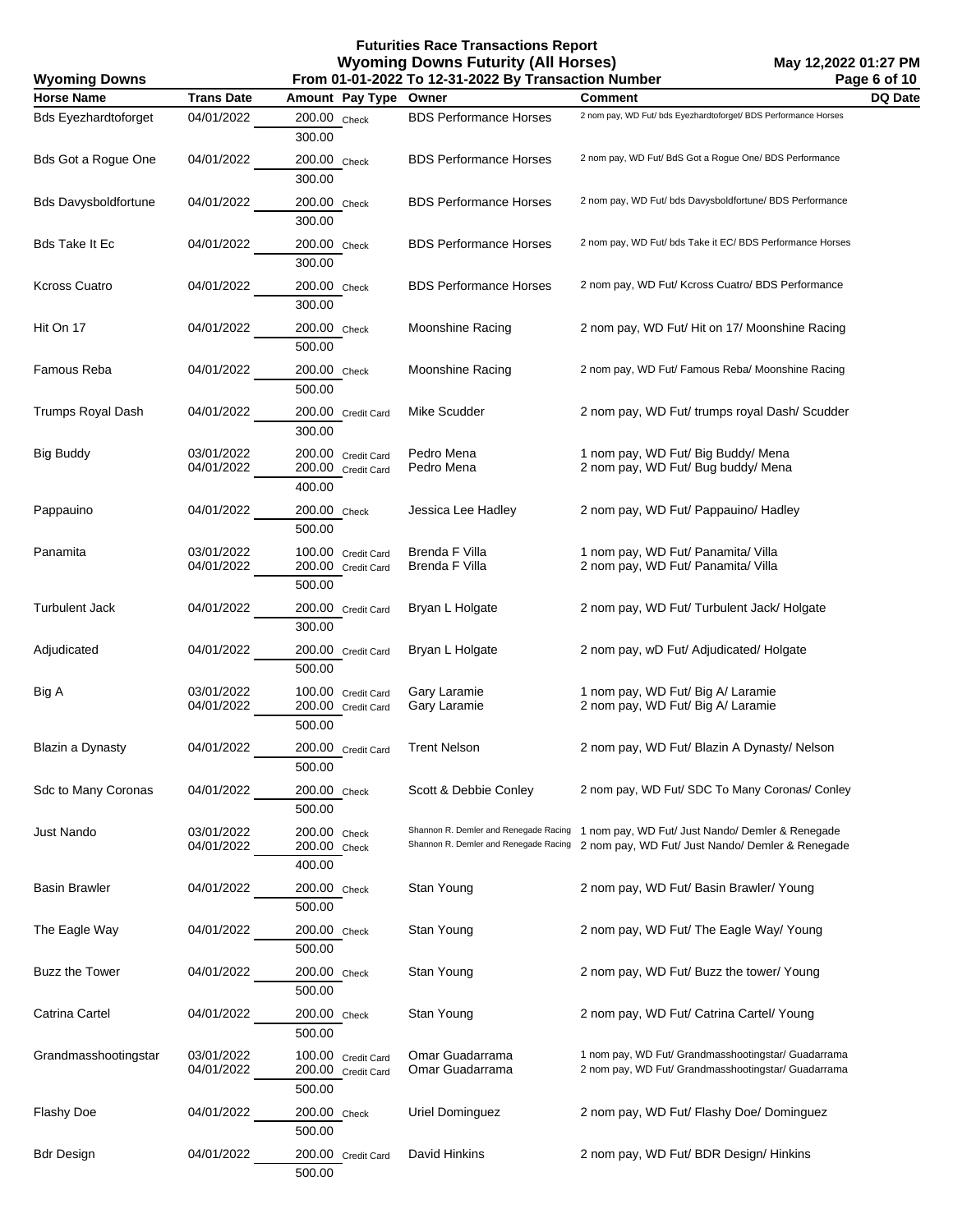**Futurities Race Transactions Report Wyoming Downs Futurity (All Horses) From 01-01-2022 To 12-31-2022 By Transaction Number**

**May 12,2022 01:27 PM Page 7 of 10**

| <b>Wyoming Downs</b> |                                        | From 01-01-2022 To 12-31-2022 By Transaction Number    |                                                             |                                                                                                                                                 |                         |  |
|----------------------|----------------------------------------|--------------------------------------------------------|-------------------------------------------------------------|-------------------------------------------------------------------------------------------------------------------------------------------------|-------------------------|--|
| <b>Horse Name</b>    | <b>Trans Date</b>                      | Amount Pay Type                                        | Owner                                                       | <b>Comment</b>                                                                                                                                  | Page 7 of 10<br>DQ Date |  |
| <b>Kellys First</b>  | 04/01/2022                             | 200.00 Credit Card<br>500.00                           | David Hinkins                                               | 2 nom pay, WD FUt/ Kellys First/ Hinkins                                                                                                        |                         |  |
| Givina Hoot          | 04/01/2022                             | 200.00 Credit Card<br>500.00                           | David Hinkins                                               | 2 nom pay, WD FUt/ Givina Hoot/ Hinkins                                                                                                         |                         |  |
| <b>Bdr Slew Down</b> | 04/01/2022                             | 200.00 Credit Card<br>500.00                           | David Hinkins                                               | 2 noom pay, WD Fut/ BDR Slew Down/ Hinkins                                                                                                      |                         |  |
| <b>Bdr Noble</b>     | 04/01/2022                             | 200.00 Credit Card<br>500.00                           | David Hinkins                                               | 2 nom pay, WD FUt/ BDR Noble/ Hinkins                                                                                                           |                         |  |
| Bdr Moon             | 04/01/2022                             | 200.00 Credit Card<br>500.00                           | David Hinkins                                               | 2 nom pay, WD Fut/ BDR Moon/ Hinkins                                                                                                            |                         |  |
| Bdr Sundown          | 04/01/2022                             | 200.00 Credit Card<br>500.00                           | David Hinkins                                               | 2 nom pay, WD Fut/ BDR Sundown/ Hinkins                                                                                                         |                         |  |
| <b>Bdr Country</b>   | 04/01/2022                             | 200.00 Credit Card<br>500.00                           | David Hinkins                                               | 2 nom pay, WD FUt/ BDR Country/ Hinkins                                                                                                         |                         |  |
| <b>Bdr Design</b>    | 05/02/2022                             | 200.00 Credit Card<br>500.00                           | David Hinkins                                               | 3 nm pay, WD FUt/ BDR Design/ Hinkins                                                                                                           |                         |  |
| <b>Kellys First</b>  | 05/02/2022                             | 200.00 Credit Card<br>500.00                           | David Hinkins                                               | 3 nom pay, WD FUt/ Kellys First/ Hinkins                                                                                                        |                         |  |
| Givina Hoot          | 05/02/2022                             | 200.00 Credit Card<br>500.00                           | David Hinkins                                               | 3 nom pay, WD FUt/ Givena Hoot/ Hinkins                                                                                                         |                         |  |
| <b>Bdr Slew Down</b> | 05/02/2022                             | 200.00 Credit Card<br>500.00                           | David Hinkins                                               | 3 nom pay, WD Fut/ BDR Slew Down/ Hinkins                                                                                                       |                         |  |
| <b>Bdr Noble</b>     | 05/02/2022                             | 200.00 Credit Card<br>500.00                           | David Hinkins                                               | 3 nom pay, WD FUt/ BDR Noble/ Hinkins                                                                                                           |                         |  |
| Bdr Sundown          | 05/02/2022                             | 200.00 Credit Card<br>500.00                           | David Hinkins                                               | 3 nom pay, WD Fut/ BDR Sundown/ Hinkins                                                                                                         |                         |  |
| Bdr Moon             | 05/02/2022                             | 200.00 Credit Card<br>500.00                           | David Hinkins                                               | 3 nom pay, WD Fut/ BDR Moon/ Hinkins                                                                                                            |                         |  |
| <b>Bdr Country</b>   | 05/02/2022                             | 200.00 Credit Card<br>500.00                           | David Hinkins                                               | 3 nom pay, wD Fut/ BDR Country/ Hinkins                                                                                                         |                         |  |
| Conn Chick           | 05/02/2022                             | 200.00 Check<br>500.00                                 | Scott Peterson                                              | 3 nom pay, WD Fut/ Conn Chick/ Peterson                                                                                                         |                         |  |
| Good Time Dew        | 05/02/2022                             | 200.00 Check<br>500.00                                 | <b>Chris Peterson</b>                                       | 3 nom pay, WD Fut/ Good time dew/ Peterson                                                                                                      |                         |  |
| Cr Dynasty           | 04/01/2022                             | 200.00 Credit Card<br>500.00                           | Dean Hodson                                                 | 2 nom pay, WD Fut/ CR Dynasty/ Hodson                                                                                                           |                         |  |
| My Favorite Partner  | 03/01/2022<br>04/01/2022<br>05/02/2022 | 100.00 Check<br>200.00 Check<br>200.00 Check<br>500.00 | <b>Bill Doenz</b><br><b>Bill Doenz</b><br><b>Bill Doenz</b> | 1 nom pay, WD Fut/ My Favorite Partner/ Doenz<br>2 nom pay, wD Fut/ My Favorite Partner/ Doenz<br>3 nom pay, WD Fut/ My Favorite Partner/ Doenz |                         |  |
| Dashing Dish         | 03/01/2022<br>04/01/2022<br>05/02/2022 | 100.00 Check<br>200.00 Check<br>200.00 Check<br>500.00 | <b>Bill Doenz</b><br><b>Bill Doenz</b><br><b>Bill Doenz</b> | 1 nom pay, wD Fut/ Dashing Dish/ Doenz<br>2 nom pay, WD Fut/ Dashing Dish/ Doenz<br>3 nom pay, wD Fut/ Dashing Dish/ Doenz                      |                         |  |
| Quicky               | 03/01/2022                             | 100.00 Credit Card<br>500.00                           | <b>Biby Nathalie Garfias</b>                                | 1 nom pay, wD Fut/ Quicky/ Garfias                                                                                                              |                         |  |
| Kobe D Man           | 03/01/2022<br>04/01/2022               | 200.00 Credit Card<br>200.00 Credit Card<br>600.00     | Ron Cameron<br>Ron Cameron                                  | 1 nom pay, WD Fut/ Kobe D Man / Cameron<br>2 nom pay, WD Fut/ Kobe D Man/ Cameron                                                               |                         |  |
| <b>BNB Mater</b>     | 03/01/2022<br>04/01/2022               | 100.00 Credit Card<br>200.00 Credit Card<br>500.00     | Rainee Browning<br>Rainee Browning                          | 1 nom pay, WD Fut/ BNB Mater/ Browning<br>2 nom pay, WD FUt/ BNB Mater/ Browning                                                                |                         |  |
| Elvis                | 03/01/2022                             | 100.00 Credit Card                                     | Rainee Browning                                             | 1 nom pay, WD FUt/ Elvis/ Browning                                                                                                              |                         |  |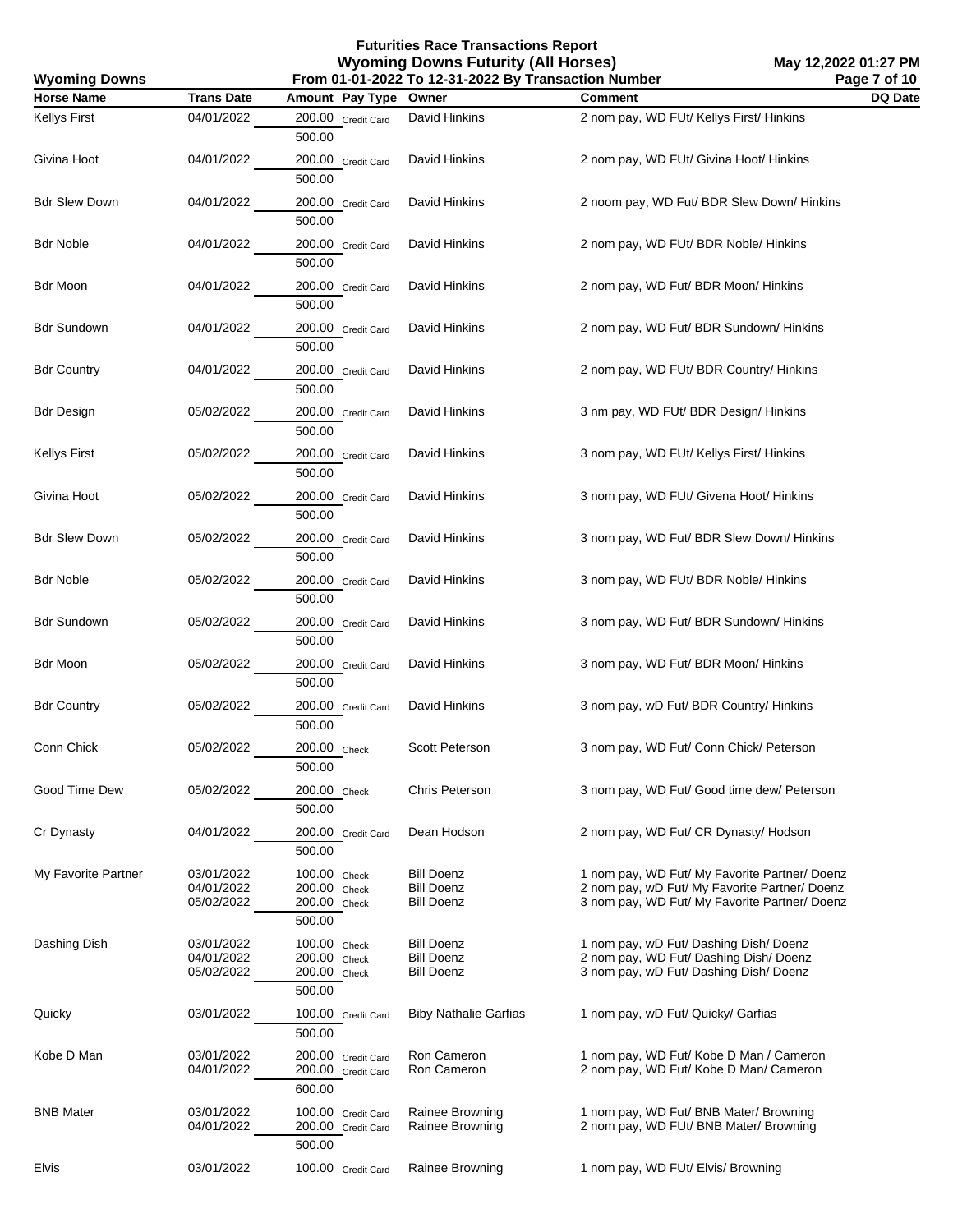**May 12,2022 01:27 PM Page 8 of 10**

| <b>Wyoming Downs</b>       |                          |                                                    | From 01-01-2022 To 12-31-2022 By Transaction Number |                                                                                                                                                                        | Page 8 of 10   |
|----------------------------|--------------------------|----------------------------------------------------|-----------------------------------------------------|------------------------------------------------------------------------------------------------------------------------------------------------------------------------|----------------|
| <b>Horse Name</b>          | <b>Trans Date</b>        | Amount Pay Type                                    | Owner                                               | <b>Comment</b>                                                                                                                                                         | <b>DQ Date</b> |
|                            | 04/01/2022               | 200.00 Credit Card<br>500.00                       | Rainee Browning                                     | 2 nm pay, WD Fut/ Elvis/ Browning                                                                                                                                      |                |
| <b>The Ratifier</b>        | 04/01/2022               | 200.00 Credit Card<br>500.00                       | Savana Canales                                      | 2 nom pay, WD Fut/ The ratifier/ Canales                                                                                                                               |                |
| Kobe D Man                 | 05/02/2022               | 200.00 Credit Card<br>600.00                       | Ron Cameron                                         | 3 nom pay, WD Fut/ Kobe D Man/ Cameron                                                                                                                                 |                |
| <b>BNB Mater</b>           | 05/02/2022               | 200.00 Credit Card<br>500.00                       | Rainee Browning                                     | 3 nom pay, WD Fut/ BNB Mater/ Browning                                                                                                                                 |                |
| Elvis                      | 05/02/2022               | 200.00 Credit Card<br>500.00                       | Rainee Browning                                     | 3 nom pay, WD Fut/ Elvis/ Browning                                                                                                                                     |                |
| The Ratifier               | 03/01/2022<br>05/02/2022 | 100.00 Credit Card<br>200.00 Credit Card<br>500.00 | Savana Canales<br>Savana Canales                    | 1 nom pay/ WD Fut/ The Ratifier/ Canales<br>3 nom pay, WD Fut/ The Ratifier/ Canales                                                                                   |                |
| Bp Paint the Moon          | 05/02/2022               | 200.00 Check<br>500.00                             | Renegade Racing                                     | 3 nom pay, WD Fut/ BP Paint the Moon/ Renegade                                                                                                                         |                |
| Docs Best Night            | 05/02/2022               | 200.00 Check<br>500.00                             | Renegade Racing                                     | 3 nom pay, WD Fut/ Docs Best Night/ Renegade Racing                                                                                                                    |                |
| Believe the Hype           | 05/02/2022               | 200.00 Check<br>500.00                             | Renegade Racing                                     | 3 nom pay, WD Fut/ Believe the Hype/ Renegade Racing                                                                                                                   |                |
| Keep Me Seperate           | 05/02/2022               | 200.00 Check<br>500.00                             | Ray Johnson                                         | 3 nom pay, WD Fut/ Keep Me Seperate/ Johnson                                                                                                                           |                |
| Tc Boss                    | 05/02/2022               | 200.00 Credit Card<br>500.00                       | Trent J Wylie                                       | 3 nom pay, WD fut/ TC Boss/ Wylie                                                                                                                                      |                |
| <b>Bf Viral Interest</b>   | 04/01/2022<br>05/02/2022 | 200.00 Credit Card<br>200.00 Credit Card<br>500.00 | Casey Whitaker<br>Casey Whitaker                    | 2 nom pay, WD Fut/ BF Viral Interest/ Whitaker<br>3 nom pay, WD Fut/ BF Viral Interest/ Whitaker                                                                       |                |
| Miss Kool Menace           | 05/02/2022               | 200.00 Credit Card<br>500.00                       | Jon K Blonquist                                     | 3 nom pay, WD Fut/ Miss Kool Menace/ Blonquist                                                                                                                         |                |
| Grandmasshootingstar       | 05/02/2022               | 200.00 Credit Card<br>500.00                       | Omar Guadarrama                                     | 3 nompay, WD Fut/ Grandmasshootingstar/ Guadarrama                                                                                                                     |                |
| Rf Cookie Cartel           | 04/01/2022<br>05/02/2022 | 200.00 Credit Card<br>200.00 Credit Card<br>500.00 |                                                     | Reese Farms Quarter Horse LLC 2 nom pay, WD Fut/ RF Cookie Cartel/ Reese Farms<br>Reese Farms Quarter Horse LLC 3 nom pay, WD Fut/ RF Cookie Cartel/ Reese Farms       |                |
| Reese Farms Pending        | 04/01/2022<br>05/02/2022 | 200.00 Credit Card<br>200.00 Credit Card<br>500.00 |                                                     | Reese Farms Quarter Horse LLC 2 nom pay, WD Fut/ Reese Farms Pending/ Reese Farms<br>Reese Farms Quarter Horse LLC 3 nom pay, WD Fut/ Reese Farms Pending/ Reese Farms |                |
| Adjudicated                | 05/02/2022               | 200.00 Credit Card<br>500.00                       | Bryan L Holgate                                     | 3 nom pay, WD Fut/ Adjudicated/ Holgate                                                                                                                                |                |
| Big A                      | 05/02/2022               | 200.00 Credit Card<br>500.00                       | Gary Laramie                                        | 3 nom pay, WD Fut/ Big A/ Laramie                                                                                                                                      |                |
| Apollo Dynasty             | 05/02/2022               | 200.00 Credit Card<br>500.00                       | Steve M Wright                                      | 3 nom pay/ WD Fut/ Apollo Dynasty/ Wright                                                                                                                              |                |
| All Willy Nilly            | 05/02/2022               | 200.00 Credit Card<br>500.00                       | Lex Fabrizio                                        | 3 Nom pay/ WD Fut/ All Willy Nilly/ Fabrizio                                                                                                                           |                |
| Tempting the Wagon         | 05/02/2022               | 200.00 Credit Card<br>500.00                       | Lex Fabrizio                                        | 3 nom pay/ WD Fut/ Tempting the Wagon/ Fabrizio                                                                                                                        |                |
| <b>Super Sports Cartel</b> | 04/01/2022<br>05/02/2022 | 200.00 Credit Card<br>200.00 Credit Card<br>500.00 | Francisco Aguilar<br>Francisco Aguilar              | 2 nom pay/ WD Fut/ Super Sports Cartel/ Zavala<br>3 nom pay/ WD Fut/ Super Sports Cartel/ Zavala                                                                       |                |
| <b>Pending Name</b>        | 04/01/2022<br>05/02/2022 | 200.00 Credit Card<br>200.00 Credit Card<br>500.00 | Adrian Zavala<br>Adrian Zavala                      | 2 nom pay/ WD Fut/ Pending Name/ Zavala<br>3 nom pay/ WD Fut/ Pending Name/ Zavala                                                                                     |                |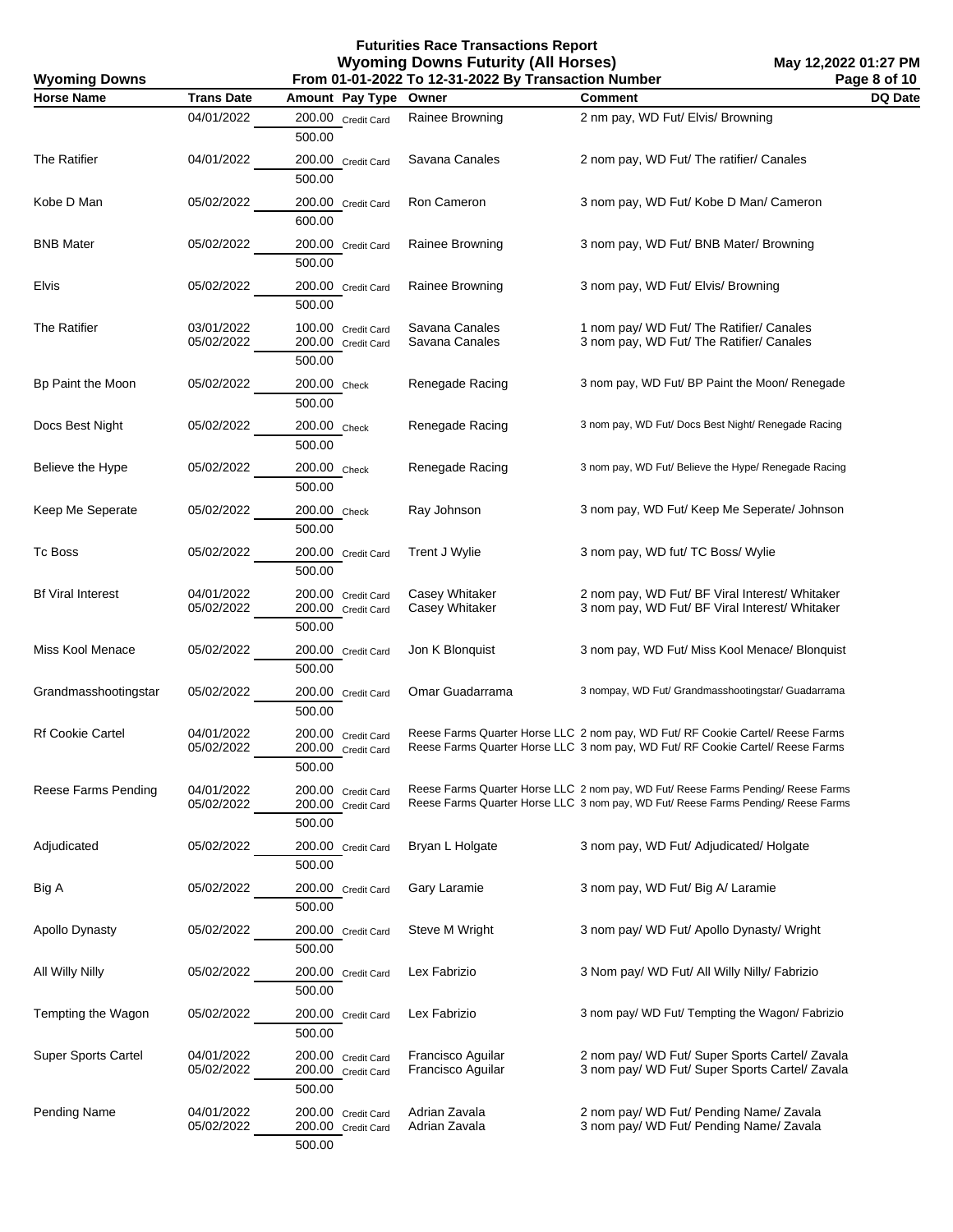**Futurities Race Transactions Report Wyoming Downs Futurity (All Horses) From 01-01-2022 To 12-31-2022 By Transaction Number**

**Wyoming Downs**

| <b>Horse Name</b>      | <b>Trans Date</b>        | Amount Pay Type                                    | Owner                                  | <b>Comment</b>                                                                                      | DQ Date |
|------------------------|--------------------------|----------------------------------------------------|----------------------------------------|-----------------------------------------------------------------------------------------------------|---------|
| Dangerous Fella        | 05/02/2022               | 200.00 Credit Card<br>500.00                       |                                        | Allred, Christensen, Knight, Smith 3 nom pay/ WD Fut/ Dangerous Fella/ Allred Christen Smith Knight |         |
| Ms Flaming Finish      | 05/02/2022               | 200.00 Check<br>500.00                             | <b>CB Stables</b>                      | 3 nom pay/ WD Fut/ Ms Flaming Finish/ CB Stables                                                    |         |
| Mister Jim             | 05/02/2022               | 200.00 Check<br>500.00                             | <b>Tony Greaves</b>                    | 3 nom pay/ WD Fut/ Mister Jim/ Greaves                                                              |         |
| Flashy Doe             | 05/02/2022               | 200.00 Check<br>500.00                             | Uriel Dominguez                        | 3 nom pay/ WD Fut/ Flashy Doe/ Dominguez                                                            |         |
| Vanellope              | 05/02/2022               | 200.00 Check<br>500.00                             |                                        | Shannon R. Demler and Renegade Racing 3 nom pay/ WD Fut/ Vanellope/ Demler & Renegade               |         |
| Kvn Grand Victory      | 05/02/2022               | 200.00 Check<br>500.00                             |                                        | McColee Land & Livestock LLC 3 nom pay/ WD Fut/ KVN Grand Victory/ McColee Land & Livestock         |         |
| Famous Reba            | 05/02/2022               | 200.00 Check<br>500.00                             | Moonshine Racing                       | 3 nom pay/ WD Fut/ Famous Reba/ Moonshine Racing                                                    |         |
| Hit On 17              | 05/02/2022               | 200.00 Check<br>500.00                             | Moonshine Racing                       | 3 nom pay/ WD Fut/ Hit on 17/Moonshine Racing                                                       |         |
| Big E                  | 05/02/2022               | 200.00 Check<br>500.00                             | Eric And Angela Peterson               | 3 nom pay/ WD Fut/ Big E/ Peterson                                                                  |         |
| Flightofthephoenix     | 04/01/2022<br>05/02/2022 | 200.00 Credit Card<br>200.00 Credit Card<br>500.00 | <b>Robert Fox</b><br><b>Robert Fox</b> | 2 nom pay/ WD Fut/ Flightofthepheonix/ Fox<br>3 nom pay/ WD Fut/ Flightofthepheonix/ Fox            |         |
| Justoneofthemgirls     | 04/01/2022<br>05/02/2022 | 200.00 Credit Card<br>200.00 Credit Card<br>500.00 | <b>Robert Fox</b><br><b>Robert Fox</b> | 2 nom pay/ WD Fut/ Justoneofthemgirls/ Fox<br>3 nom pay/ WD Fut/ Justoneofthemgirls/ FOx            |         |
| Tk Queen of Hearts     | 04/01/2022               | 200.00 Credit Card<br>300.00                       |                                        | Taylor Johnson and Kyra Johnson 2 nom pay/ WD Fut/ TK Queen of Hearts/ Johnson                      |         |
| <b>MI Smooth Times</b> | 04/01/2022<br>05/02/2022 | 200.00 Credit Card<br>200.00 Credit Card<br>500.00 | Michael Isom<br>Michael Isom           | 2 nom pay/ WD Fut/ Mi Smooth Times/ Isom<br>3 nom pay/ WD Fut/ Mi Smooth Times/ Isom                |         |
| Mi Fired Up            | 04/01/2022<br>05/02/2022 | 200.00 Credit Card<br>200.00 Credit Card<br>500.00 | Michael Isom<br>Michael Isom           | 2 nom pay/ WD Fut/ MI Fired Up/ Isom<br>3 nom pay/ WD Fut/ Mi Fired Up/ Isom                        |         |
| Hero Lips              | 04/01/2022<br>05/02/2022 | 200.00 Credit Card<br>200.00 Credit Card<br>500.00 | Michael Isom<br>Michael Isom           | 2 nom pay/ WD Fut/ Hero Lips/ Isom<br>3 nom pay/ WD Fut/ Hero Lips/ Isom                            |         |
| Trump 45               | 05/02/2022               | 200.00 Check<br>500.00                             | Chad Poulsen                           | 3 nom pay/ WD Fut/ Trump 45/ Poulsen                                                                |         |
| Corona Rage            | 05/02/2022               | 200.00 Check<br>500.00                             |                                        | Ron Moosman & Jim Nebeker 3 nom pay/ WD Fut/ Corona Rage/ Nebeker                                   |         |
| All Tyme High          | 05/02/2022               | 200.00 Check<br>500.00                             |                                        | Ron Moosman & Jim Nebeker 3 nom pay/ WD Fut/ All Tyme High/ Nebeker                                 |         |
| <b>Basin Brawler</b>   | 05/02/2022               | 200.00 Check<br>500.00                             | Stan Young                             | 3 nom pay/ WD Fut/ Basin Brawler/ Young                                                             |         |
| The Eagle Way          | 05/02/2022               | 200.00 Check<br>500.00                             | Stan Young                             | 3nom pay/ WD Fut/ The Eagle Way/ Young                                                              |         |
| Buzz the Tower         | 05/02/2022               | 200.00 Check<br>500.00                             | Stan Young                             | 3 nom pay/ WD Fut/ Buzz The Tower/ Young                                                            |         |
| Catrina Cartel         | 05/02/2022               | 200.00 Check<br>500.00                             | Stan Young                             | 3 nom pay/ WD Fut/ Catrina Cartel/ Young                                                            |         |
| Gg Rollin Rollin       | 05/02/2022               | 200.00 Check<br>500.00                             | <b>Goodrich Quarter Horses</b>         | 3 nom pay, WD Fut/ GG Rollin Rollin/ Goodrich                                                       |         |
| Gg Ocean King          | 05/02/2022               | 200.00 Check<br>500.00                             | <b>Goodrich Quarter Horses</b>         | 3 nom pay, WD Fut/ GG Ocean King/ Goodrich                                                          |         |